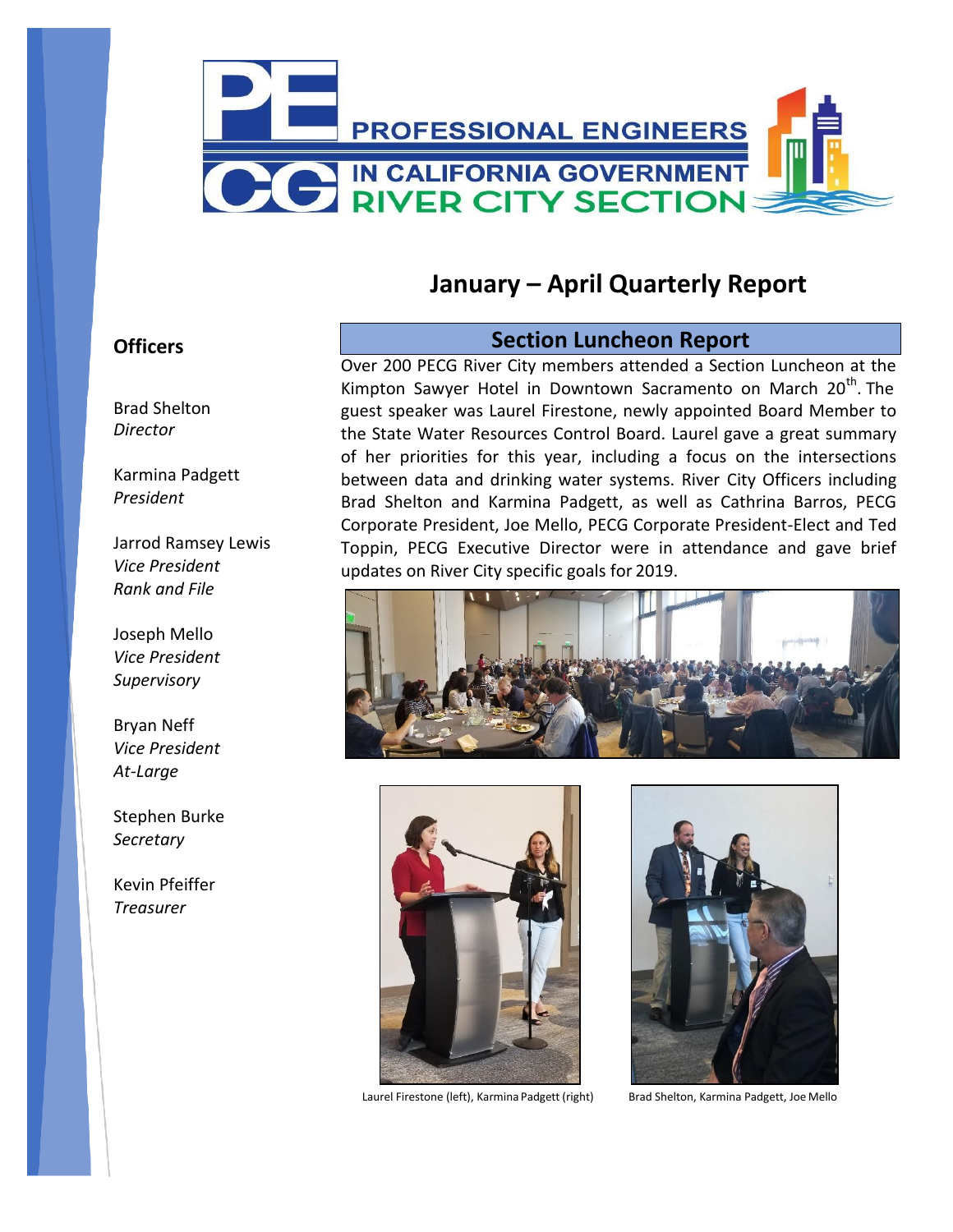# **Scholarships**

As announced at the Section Luncheon, the River City Section is proud to offer one annual \$500 scholarship, as a member-only benefit for PECG River City members and their dependents who are currently a junior or senior in high school or enrolled in a college or university in a PECG-related field of study. Please [visit our section](http://pecg.org/sections/river-city-section/) [webpage t](http://pecg.org/sections/river-city-section/)o download a copy of the application. **The due date to submit the application is April 30, 2019.**  Please submit all completed application to Karmina Padgett at [Karmina.padgett@waterboards.ca.gov.](mailto:Karmina.padgett@waterboards.ca.gov)

# **Survey Results**

A survey to gauge PECG River City member interests was distributed at the luncheon last month. Members were asked to rank six concepts for Special Interest Committees in order of importance to them. The following table includes the survey results, and will ultimately be used to guide the creation of committees by your officers. If you are interested in participating in committee efforts please contact any of your officers. The level of involvement is based on your schedule and priorities. Come help out when you can and however you can!



# **Legislative Day**

On February 12, PECG officers and representatives, including your Director and President, spent the day at the Capitol meeting with State Legislators and their staff discussing PECG's priorities for 2019. The priorities included:

- **1) Spending Transportation Dollars Efficiently**
- **2) Safe, Reliable and Cost-Effective Water Supply, and**
- **3) Meeting Pension Commitments**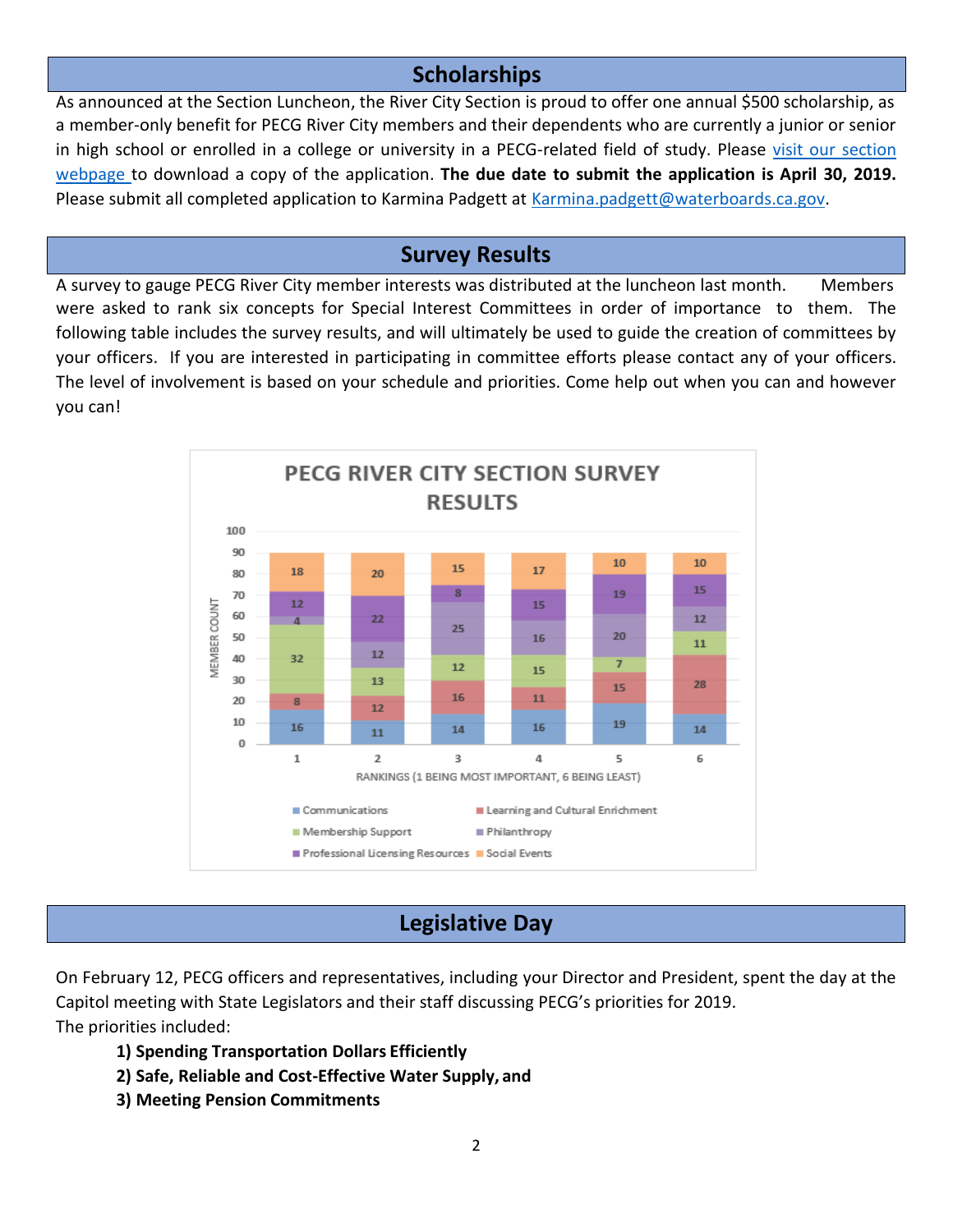## **Looking for Volunteers**

PECG River City is proud to support local efforts to promote Engineering and Sciences. This year we will be supporting the following organizations through volunteer and monetary support. We are looking for volunteers to help out during the events. Please let one of your officers know if you areinterested.

#### **STEM for Girls:**



[STEM for Girls](http://pecg.org/wp-content/uploads/STEMforGirlsImpact.pdf) invites  $10 - 12$  year old girls from the Woodland and Sacramento areas to the University of California, Davis for a full day immersion into science, technology, engineering, and math (STEM). This event is organized by the UC Davis Women's Resource and Research Center (WRRC). The WRRC promotes social change toward gender equity by utilizing an intersectional feminist approach to empower communities. Volunteers are needed to help make this event happen!

Volunteers have the opportunity to help with registration, clean-up, set-up, and other logistics. Please contact Karmina Padgett at [Karmina.padgett@waterboards.ca.gov i](mailto:Karmina.padgett@waterboards.ca.gov)f interested in volunteering for the event on May 11, 2019.

#### **Hack the Park:**



Come June 1st, North Laguna Creek Park will be h@cked and transformed into a Tech Wonderland with STEM-activities and experiences of all kinds as the H@ck The Park Festival makes its way back for a second round! Hack the Park was founded in 2016 by Square Root Academy, a 501(c)3 non-profit organization dedicated to promoting equitable STEM education for all, raising the next generation of great innovators. The Academy is comprised of a collective of STEM professionals, community advocates, and general friends of the sciences, creating an ecosystem designed to ensure scholar success and matriculation into the STEM field upon completing academia. Please contact Karmina Padgett at [Karmina.padgett@waterboards.ca.gov](mailto:Karmina.padgett@waterboards.ca.gov) if interested in volunteering for the event on June 1, 2019.

## **Did You Know?** *Uncle Zeke (Retired PECG Me***mber)**

Joe asked me to write a column on mentoring leave and I reminded him I wrote one five years ago. He said he forgot all about it because the young 'uns are running him into an early grave, so could I *please* reprise it to address their latest endeavors? Anything for you old man (Ha! Love that he is now one of the graybeards).

Nearing retirement, I realized that with my 30+ years of service I had a lot to offer our younger PECG professionals and soon-to-be PECG professionals, so I became more involved in mentoring. My last few years